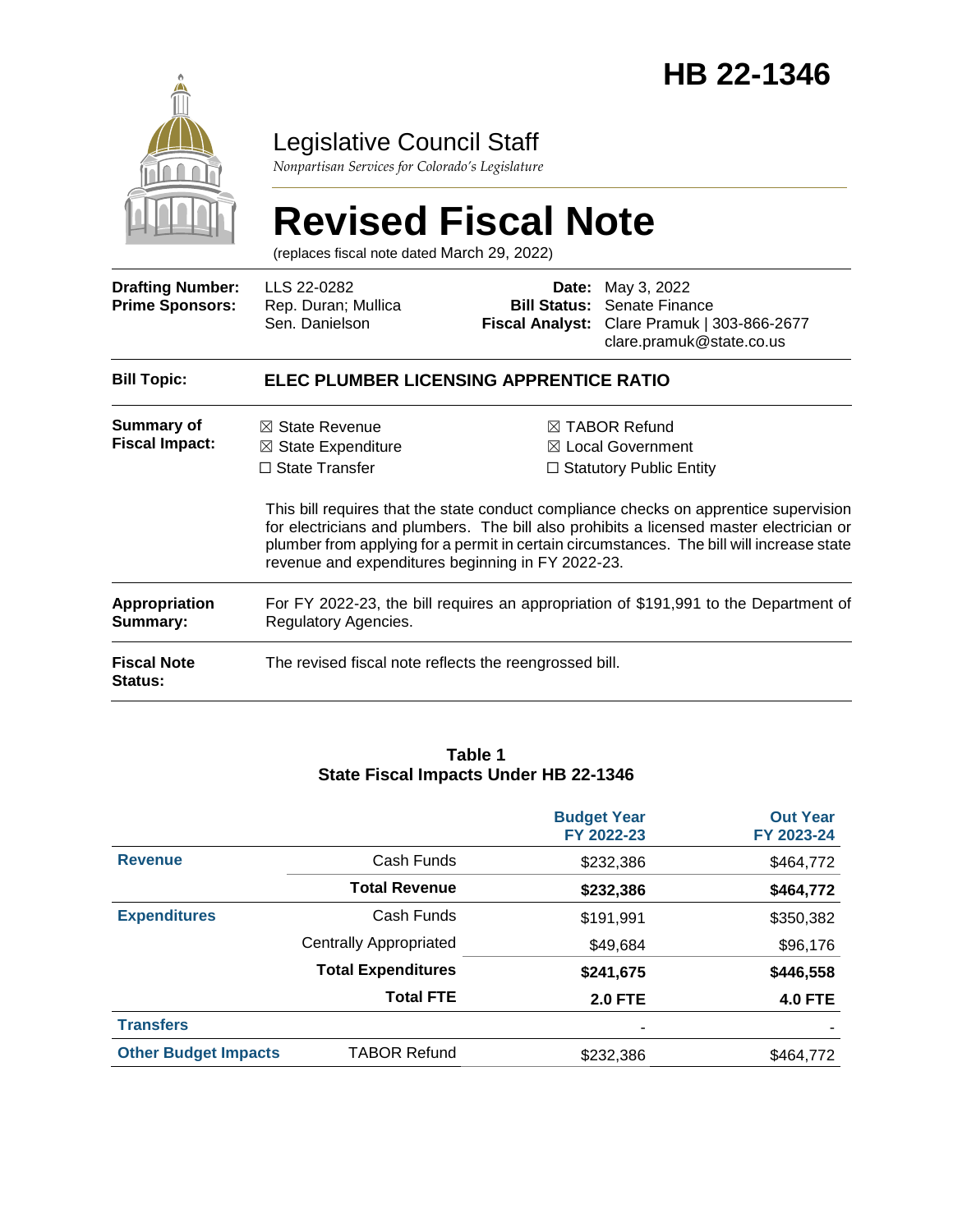Page 2

# May 3, 2022 **HB 22-1346**

## **Summary of Legislation**

The Director of the Division of Professions and Occupations in the Department of Regulatory Agencies (DORA) is required to appoint or employ four individuals, two for electricians and two for plumbers, to conduct compliance checks on licensing and the limits on the number of apprentices. These individuals are required to prioritize compliance checks for projects that provide or will provide critical services to residents of the state as detailed in the bill.

In addition, a licensed master electrician or plumber who is not a registered electrical or plumbing contractor is prohibited from applying for an electrical or plumbing permit. The entity issuing a permit is required to verify the qualifications of the applicant prior to issuance. Applicants who are not qualified to apply for a permit are subject to disciplinary action by their respective licensing board. Homeowners performing work on their homes are considered qualified applicants for a permit.

#### **State Revenue**

This bill increases state cash fund revenue by \$232,386 in FY 2022-23 and \$464,772 in FY 2023-24 to the Professions and Occupations Cash Fund. This revenue is subject to TABOR. The bill may increase administrative penalties collected, but those amounts have not been estimated.

**Fee impact on electricians and plumbers.** Colorado law requires legislative service agency review of measures which create or increase any fee collected by a state agency. These fee amounts are estimates only, actual fees will be set administratively by the Department of Regulatory Agencies based on cash fund balance, estimated program costs, and the estimated number of licenses and inspections subject to the fee. Table 2 below identifies the fee impact of this bill.

| <b>Fiscal Year</b> | <b>Type of</b><br><b>Fee</b> | <b>Proposed</b><br><b>Fee Increase</b> | <b>Number</b><br><b>Affected</b> | <b>Total Fee</b><br><b>Impact</b> |
|--------------------|------------------------------|----------------------------------------|----------------------------------|-----------------------------------|
| FY 2022-23         | Electrical License           | \$4.62                                 | 14,400                           | \$66,528                          |
|                    | <b>Electrical Inspection</b> | \$4.62                                 | 21,000                           | \$97,020                          |
|                    | <b>Plumbing License</b>      | \$4.62                                 | 5,900                            | \$27,258                          |
|                    | Plumbing Inspection          | \$4.62                                 | 9,000                            | \$41,580                          |
|                    |                              | <b>FY 2022-23 Total</b>                |                                  | \$232,386                         |
| FY 2023-24         | <b>Electrical License</b>    | \$4.62                                 | 28,800                           | \$133,056                         |
|                    | <b>Electrical Inspection</b> | \$4.62                                 | 42,000                           | \$194,040                         |
|                    | <b>Plumbing License</b>      | \$4.62                                 | 11,800                           | \$54,516                          |
|                    | Plumbing Inspection          | \$4.62                                 | 18,000                           | \$83,160                          |
|                    |                              | <b>FY 2023-24 Total</b>                |                                  | \$464,772                         |

#### **Table 2 Fee Impact on Electricians and Plumbers**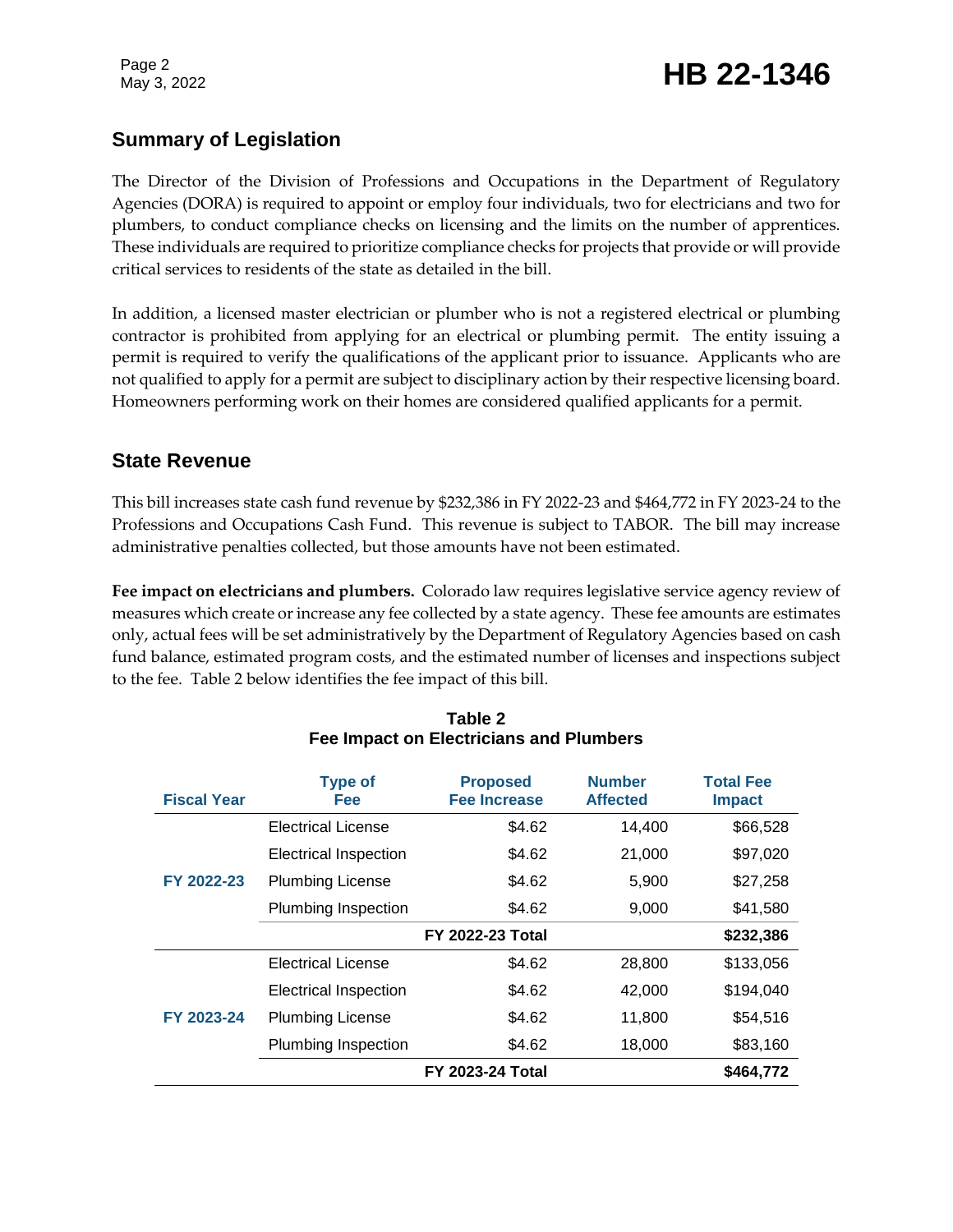### **State Expenditures**

The bill increases state expenditures in the DORA by \$241,675 in FY 2022-23 and \$446,558 in FY 2023-24 from the Professions and Occupations Cash Fund. The fiscal note assumes a January 1, 2023, start date. Expenditures are shown in Table 3 and detailed below.

#### **Table 3 Expenditures Under HB 22-1346**

|                                           | FY 2022-23     | FY 2023-24     |  |  |
|-------------------------------------------|----------------|----------------|--|--|
| <b>Department of Regulatory Agencies</b>  |                |                |  |  |
| <b>Personal Services</b>                  | \$127,110      | \$254,220      |  |  |
| <b>Operating Expenses</b>                 | \$2,700        | \$5,400        |  |  |
| <b>Capital Outlay Costs</b>               | \$16,800       |                |  |  |
| Vehicle Lease                             | \$19,034       | \$38,068       |  |  |
| <b>Vehicle Operating</b>                  | \$26,347       | \$52,694       |  |  |
| Centrally Appropriated Costs <sup>1</sup> | \$49,684       | \$96,176       |  |  |
| <b>Total Cost</b>                         | \$241,675      | \$446,558      |  |  |
| <b>Total FTE</b>                          | <b>2.0 FTE</b> | <b>4.0 FTE</b> |  |  |

<sup>1</sup> *Centrally appropriated costs are not included in the bill's appropriation.*

**Department of Regulatory Agencies.** The Division of Professions and Occupations will add two electrical and two plumbing inspectors to conduct compliance checks. Each inspector requires a rugged laptop for fieldwork and a vehicle, but no office furniture. Vehicle lease costs are reappropriated to the Department of Personnel and Administration. Standard operating costs are included. Existing division staff will have an increase in workload to promulgate rules, conduct outreach, verify that applicants for permits are qualified, and take enforcement action for violations. This increase in workload can be accomplished within existing appropriations.

**Other state agencies and institutions of higher education.** To the extent that fewer electrical and plumbing apprentices are employed on capital construction projects, the bill may increase construction costs. A state institution of higher education that issues permits will have an increase in workload to verify that permit applicants are qualified applicants.

**Centrally appropriated costs.** Pursuant to a Joint Budget Committee policy, certain costs associated with this bill are addressed through the annual budget process and centrally appropriated in the Long Bill or supplemental appropriations bills, rather than in this bill. These costs, which include employee insurance and supplemental employee retirement payments, are shown in Table 2.